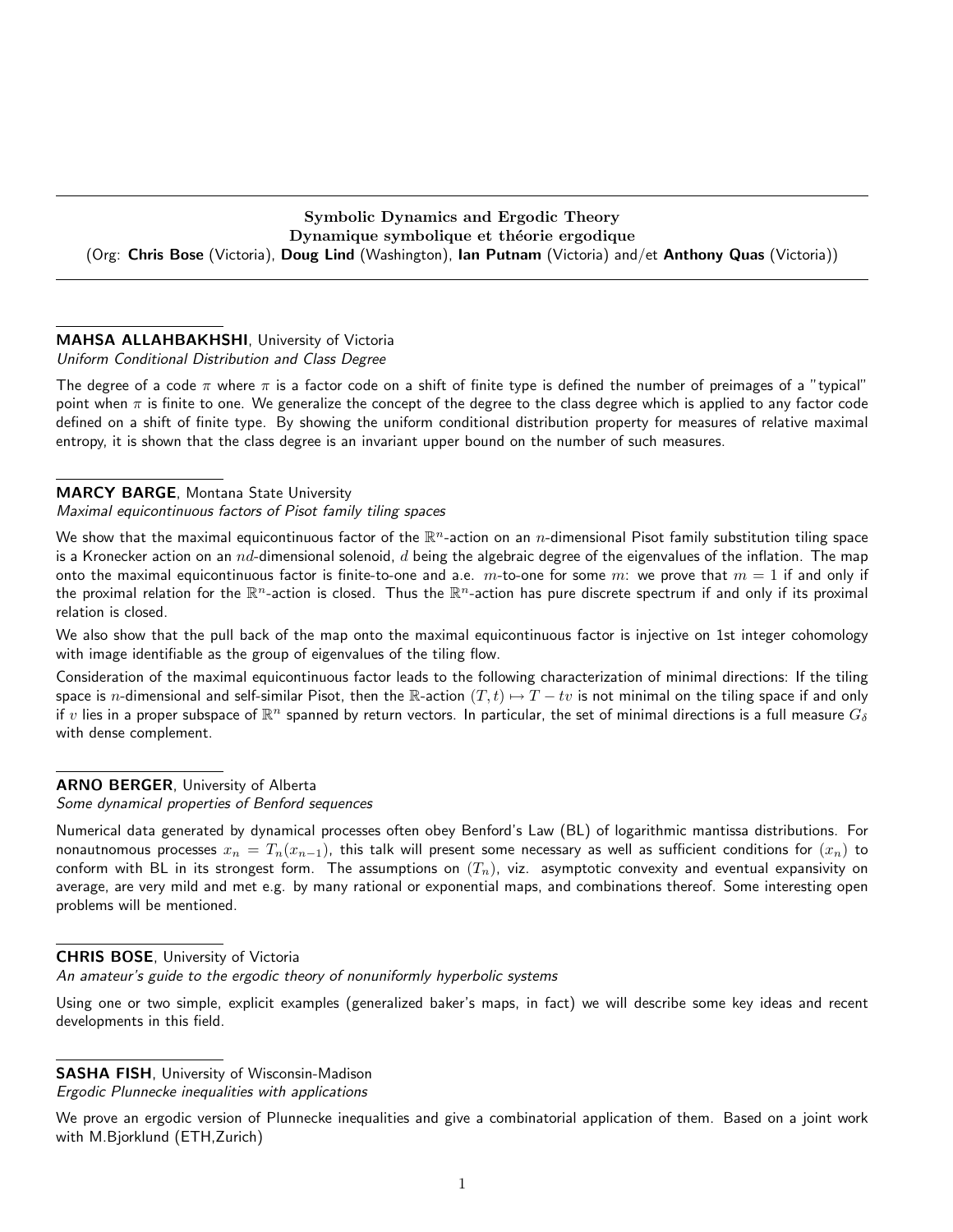# BRADY KILLOUGH, Mount Royal University

A construction of the Bowen measure from heteroclinic points

We consider the class of irreducible hyperbolic dynamical systems known as irreducible Smale spaces. In a Smale space the dynamics give rise to notions of stable and unstable equivalence. Furthermore, for each such space there is an unique invariant probability measure that maximizes the entropy (the Bowen measure). Bowen constructed this measure as a limit of measures supported on periodic points. We provide an alternative construction as a limit of measures supported on heteroclinic points (points that are stably equivalent to some given point, and unstably equivalent to another given point). Our proof relies on properties of shifts of finite type, and resolving factor maps. This is joint work with Ian Putnam.

### JAREK KWAPISZ, Montana State University

#### Rigidity and Mapping Class Group for Self-Similar Tiling Spaces

For translation actions on tiling spaces associated to self-similar tilings, we show that existence of a homeomorphism between the spaces implies conjugacy of the actions up to a linear rescaling. We also introduce the general linear group of a tiling, prove its discreteness, and show that it is naturally isomorphic with the (pointed) mapping class group of the tiling space. To illustrate our theory, we compute the mapping class group for a five-fold symmetric Penrose tiling.

# DOUG LIND, University of Washington

Principal Actions of Discrete Groups

I will discuss joint work with Klaus Schmidt which investigates principal algebraic actions of a discrete countable group Γ. These are defined using the principal ideal generated by an element f of the integral group ring  $\mathbb{Z}[\Gamma]$ . We are able give at least partial answers some important dynamical questions, such as ergodicity, expansiveness, and entropy, using machinery such as the Fuglede-Kadison determinants from von Neumann algebras. There are still many fascinating open problems.

#### BRIAN MARCUS, University of British Columbia

Limiting Entropy and Independence Entropy of d-dimensional shift spaces I

Topological entropy is a fundamental invariant for  $Z^d$ -shift spaces. When  $d=1$  and the shift space is a shift of finite type (SFT), it is easy to compute the topological entropy. In higher dimensions, it is much more difficult to compute, and exact values are known in only a handful of cases. However, a limiting entropy, as the dimension  $d \to \infty$ , defined as follows, can be computed in many more cases.

A 1-dimensional shift space  $X$  determines  $Z^d$ -shift spaces  $X^{\otimes d}$  for each  $d$ ; namely,  $X^{\otimes d}$  is the  $Z^d$ -shift space where every "row" in every coordinate direction satisfies the constraints of  $X$ . Let  $h_d(X)$  denote the topological entropy of  $X^{\otimes d}$ . Then  $h_d(X)$  is non-increasing in d and its limit is denoted  $h_{\infty}(X)$ .

We introduce a notion of "independence entropy" denoted  $h_{ind}(X)$ , which is explicitly computable if X is a 1-dimensional <code>SFT</code>. We show that  $h_\infty(X)\geq h_{ind}(X)=h_{ind}(X^{\otimes d})$  for all  $d.$  We can prove that equality holds in many cases, and it may well hold in general.

(joint work with Erez Louidor and Ronnie Pavlov)

# TOM MEYEROVITCH, UBC and PIMS

Gibbs and equilibrium measures for some families of subshifts

Consider a d-dimensional subshift of finite type X and  $f: X \to \mathbb{R}$  with d-summable variation. A theorem of Lanford and Ruelle states that any equilibrium measure is Gibbs. A partial converse is given by Dobrusin's theorem : If  $X$  is a strongly-irreducible subshift, Gibbs-measures are equilibrium measures. I will discuss extensions and generalizations of these theorems for classes subshifts of infinite type.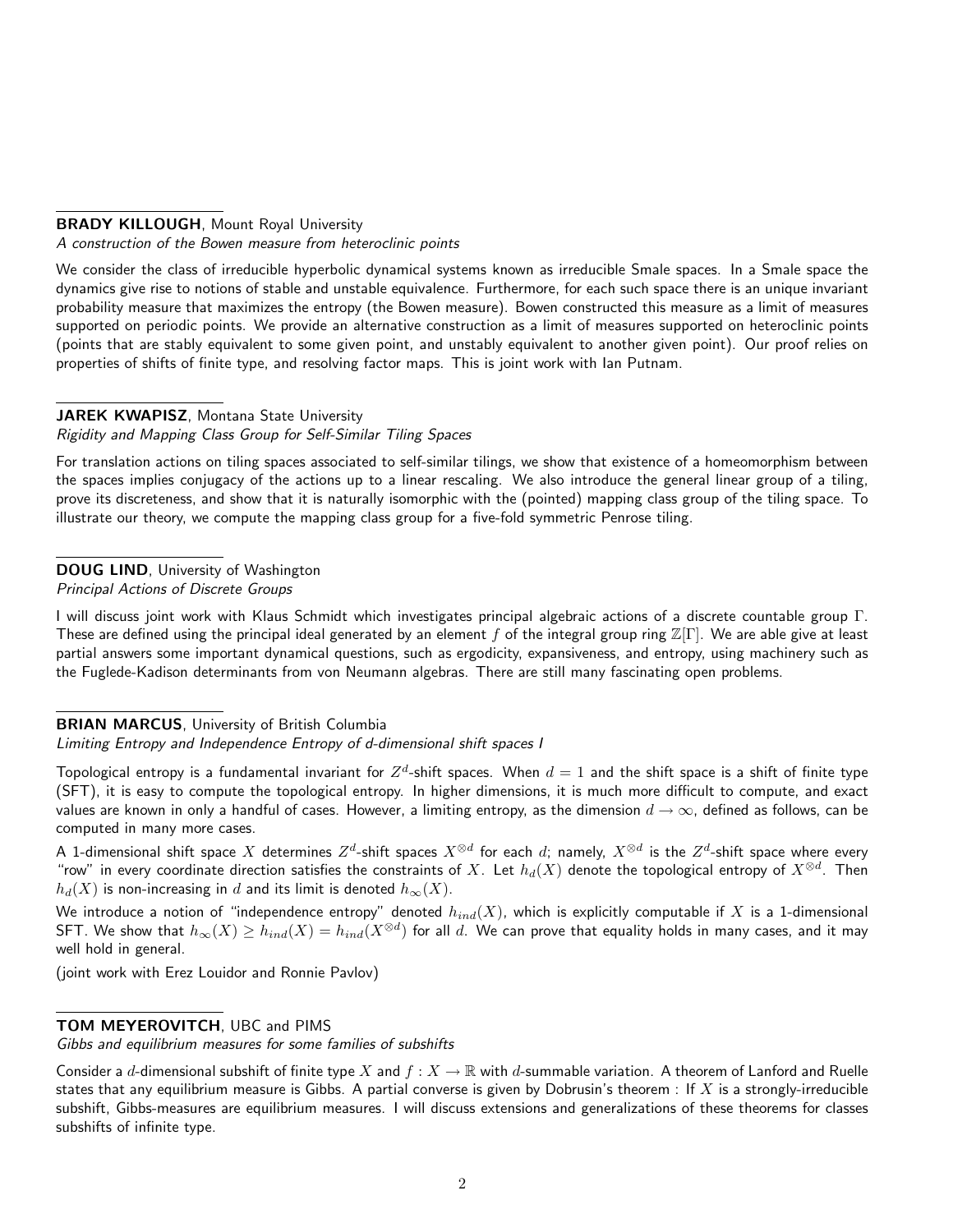#### ROBERT MOODY, University of Victoria Ergodic dynamical systems in the study of diffraction

Given a measure, putatively the diffraction of something, how does one create such a something? In this talk we show what a general solution to this problem looks like in the case of pure point diffraction, and what sort of problems it brings with it. The result may be viewed as an elaboration of the classical Halmos - von Neumann theorem on pure point dynamical systems. The results are joint work with Daniel Lenz.

#### DAVE MORRIS, University of Lethbridge

When do subsets of  $\{0,1\}^{G \times G}$  contain recurrent points?

Suppose  $G$  is a (countable) group and  $C$  is a closed, nonempty,  $G$ -invariant subset of  $\{0,1\}^{G\times G}.$  For an application in the theory of orderable groups, we would like to know there exists a point  $c \in C$ , such that c is recurrent for the action of each  $T \in G$ .

The Poincaré Recurrence Theorem implies this is the case when there is a  $G$ -invariant probability measure on  $C$ , so  $c$  always exists if G is abelian, or, more generally, if G is amenable. For what other classes of groups does such a point  $c$  always exist? In particular, does it suffice to assume that  $G$  has no nonabelian free subgroups?

# VIOREL NITICA, West Chester University

Transitivity of Heisenberg group extensions

We show that among  $C^r$  extensions  $(r>0)$  of a uniformly hyperbolic dynamical system with fiber the standard real Heisenberg group  $H_n$  of dimension  $2n + 1$ , those that avoid an obvious obstruction to topological transitivity are generically topological transitive. Moreover, if one considers extensions with fiber a connected nilpotent Lie group with compact commutator subgroup (for example,  $H_n/Z$ ), among those that avoid the obvious obstruction, topological transitivity is open and dense. This is joint work with I. Melbourne and A. Torok.

# PIOTR OPROCHA, AGH University of Science and Technology, Poland

On distributional chaos and subshifts

Distributional chaos was introduced in 1994 by Schweizer and Smítal. The strongest version of this property is defined in the following way.

Let  $f: X \to X$  be a continuous map acting on a compact metric space  $(X, \rho)$ . For any positive integer n, points  $x, y \in X$ and  $t \in \mathbb{R}$  let

$$
\Phi_{xy}^{(n)}(t) = \frac{1}{n} | \{ i \; : \; \rho(f^i(x), f^i(y)) < t \quad , 0 \le i < n \} |
$$

where  $|A|$  denotes the cardinality of the set  $A.$  Denote by  $\Phi_{xy}$  and  $\Phi_{xy}^*$  the following functions

$$
\Phi_{xy}(t) = \liminf_{n \to \infty} \Phi_{xy}^{(n)}(t) \quad , \quad \Phi_{xy}^*(t) = \limsup_{n \to \infty} \Phi_{xy}^{(n)}(t).
$$

If there is an uncountable set  $S\subset X$  so that  $\Phi_{xy}(s)=0$  for some  $s>0$  and  $\Phi^*_{xy}(t)=1$  for all  $t>0$ , provided that  $x,y\in S$ ,  $x \neq y$ , then we say that f is distributionally chaotic.

Many interesting results on distributional chaos were obtained via tools of symbolic dynamics. In this talk we will survey some recent results and state a few open problems.